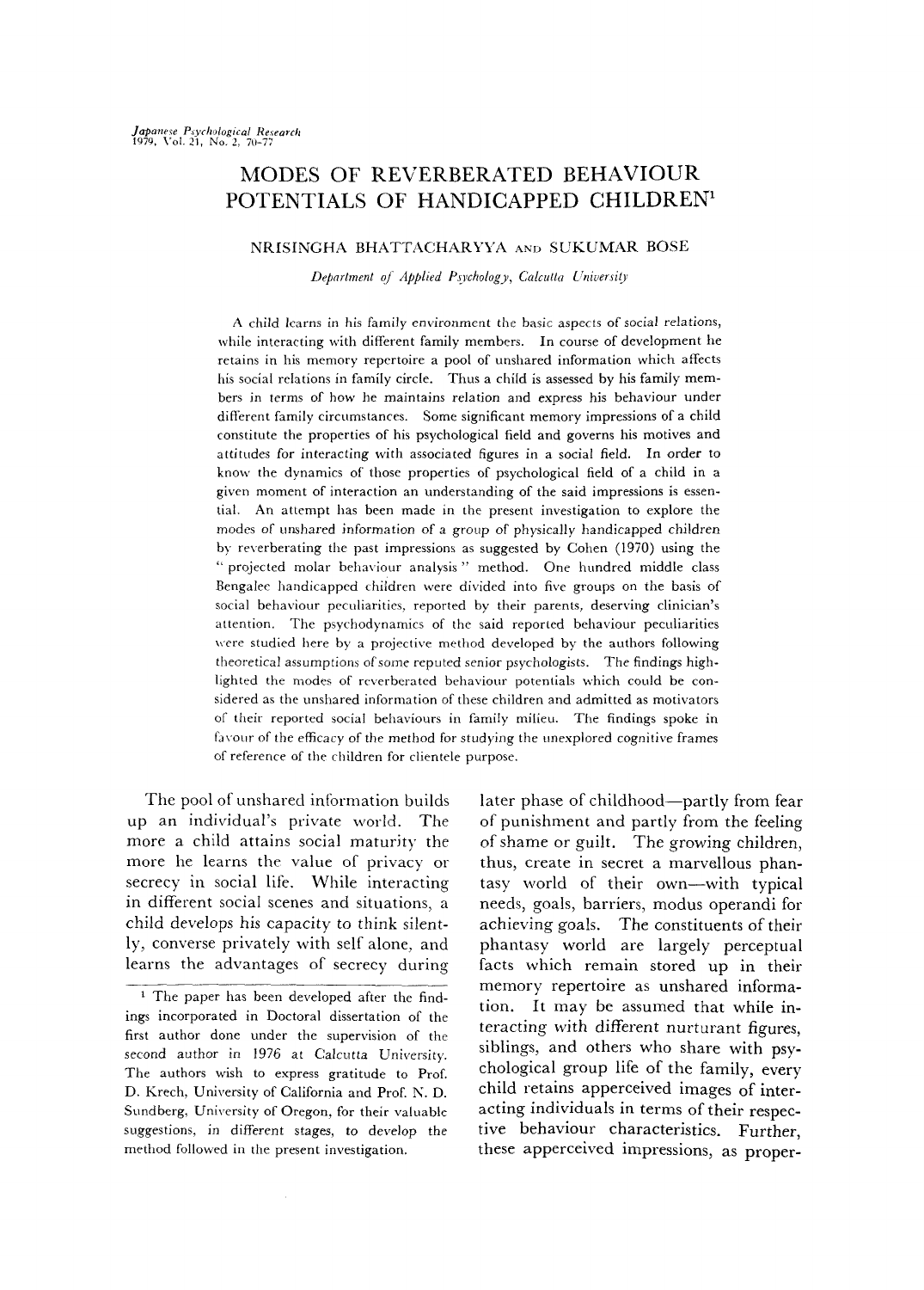ties of the psychological fields (Krech & Crutchfield, 1948) of the child, governs the child's social relations with them in relevant social situations of family life. In order to understand the immediate dynamics of a child's social behaviour in relation to family members and associates a probe in the child's unshared information about different family members seems to be profitable. This probing is possible by phenomenological analysis and for which the child's previous experiences, when he formed impressions, must be " reverberated " (Cohen, 1970). An attempt has been made in the present investigation to use `' projected molar behaviour analysis "<sup>2</sup>; which has been developed and tried earlier as a method for " reverberation" by the present investigators (Bose & Bhattacharyya, 1969; Bose & Biswas, 1972; Bhattacharyya, 1976), after the theoretical construct to study the immediate dynamics of social behaviour in terms of "molar behaviour unit" (Tolman, 1932; Lewin, 1936; Muenzinger, 1942; Krech & Crutchfield, 1948).3

## **PROCEDURE**

Device for collecting projected molar behaviour data. The Children's Apperception Test Cards were re-drawn by substituting human figures in the pictures, in lieu of animals, and selected as standard stimuli, after adaptation, for eliciting the unshared family relation information of the children population, in their projected responses', on the grounds stated below:

(a) Suitability of the themes in the Test Cards for easy perception of the children of age group 5-10 years (Bellak & Bellak, 1949). (b) The possibility, in the pictures of ten test cards, for eliciting different family life episodes, indicating the past of a present happening and its future consequences or in terms of a past-present-future complex<sup>4</sup>; when the responder can act as a " casual observer" bearing no direct involvement with the episodes narrated by him.

(c) The advantage of carrying on content analysis. of the projected episodes without fol-

'4 The findings of a pilot study justified the fact that the ten camouflage social scenes, in ten test cards. were really capable eliciting 24 different types of social scenes covering almost all common incidents of daily life of the population concerned where the contents of the episodes were constituted with parents, siblings, different family members and friends and common visitors, as dramatis personae of different interpersonal events with respective bearings in the immediate dynamics of social behaviour of the child concerned; as the " main figure " in the episode who was found to get himself involved in the projected story either as " hero" or as " casual observer". The ranking for the social scenes for each card being treated statistically revealed such co-efficient of correlations on the basis of which it could be said that the social scenes described by the children were not intercorrelated -revealed the absence of any close association amongst them.

<sup>&</sup>lt;sup>2</sup> Projected molar behaviour: Description of molar behaviour of an individual, narrated by him in response to a picturised Social situation. Like Murray's thema (Murray, 1938) these pictures help to stimulate the memory-repertoire of the observer for eliciting responses in the form of meaningfully described happenings of social life through which the individual's behaviour determinants of that moment are expected to be projected. Projected molar behaviour analysis method rests on the rationale that " from small samples of behaviour the clinician attempts to predict how a person with respective individuality is going to behave in future. The intellectual pleasure this activity affords is tempered with the knowledge and clinical insight and thus made the decisions vitality important " (McGargee, 1966).

Molar behaviour: An unit of analysing an individual's motive, involving his needs and goals for behaving in any unified social episode with a beginning and an end, to record and measure dynamics of the properties of the individual's Psy-

chological field at several short, successive stages in time—-depicting picture of immediate psychological field (Krech & Crutchfield, 1948). It includes the main constituents of a meaningfully organised behaviour of the individual, occuring at the same time.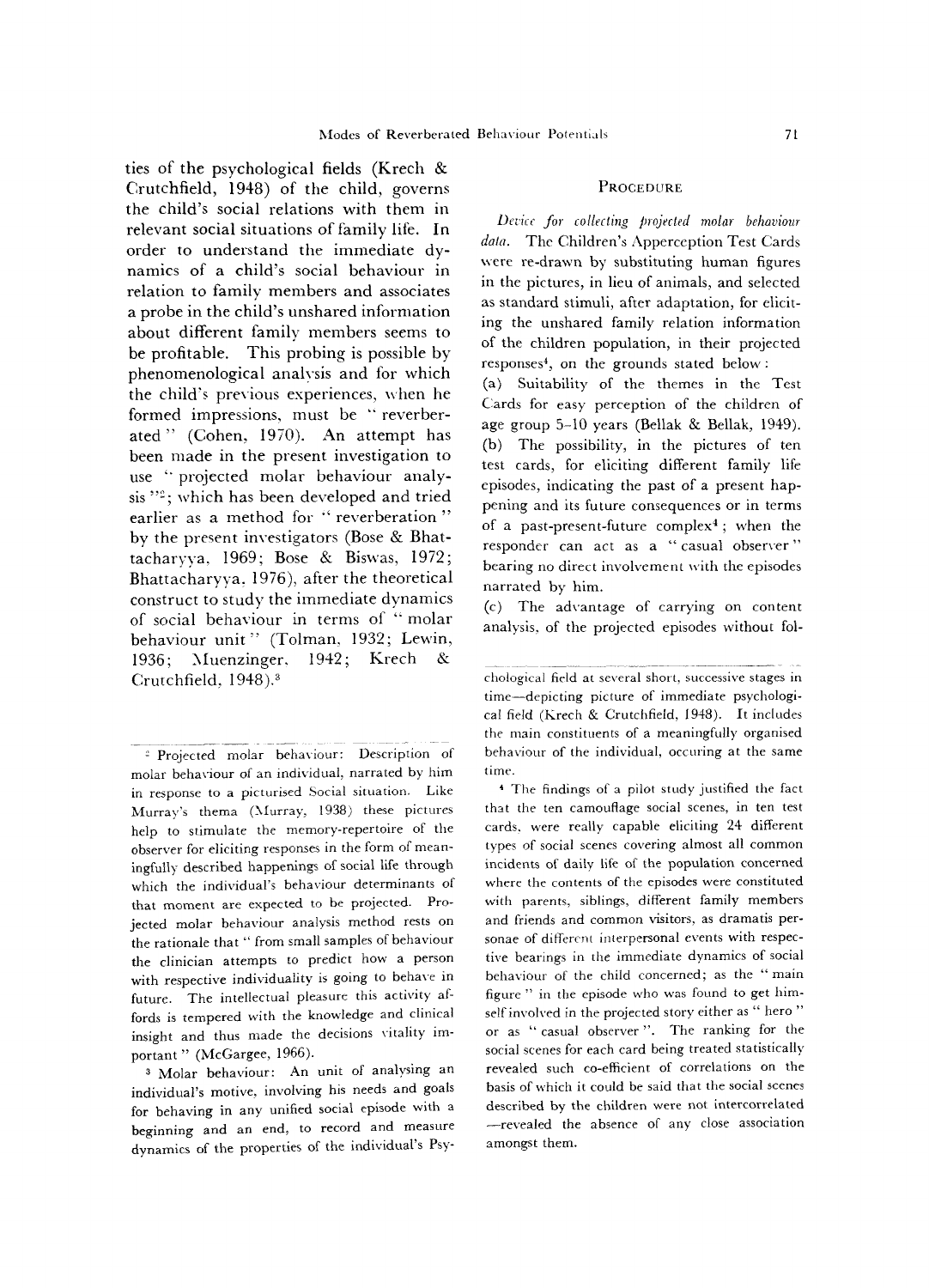lowing any psychoanalytical formalities<sup>5</sup> and by means of identifying the main features in the story contents and drawing inferences on the main constituents of the immediate dynamics of social behaviour in terms of the following selected items: Main features—(i) Main figure, (ii) Action-character of the main figure, (iii) Nature of main figure, (iv) Secondary figure, (v) Action-character of secondary figure, (vi) Nature of secondary figure, (vii) Social scene expressed, (viii) Self-involvement in the episode and (ix) Overall character of the episode.

Immediate social behaviour dynamics of the " main figure " indicating his-(i) Need and demand, (ii) Tension generating factors, (iii) Reality barriers, (iv) Tension reducing mechanism and (v) the Fate, in terms of goal achieved or not achieved.

(d) Feasibility of scoring the content analysis items, as stated under (c) above, has added one most important point in its favour. The scoring rationale was developed on the premise of "functional selectivity of cognitive field" (Krech & Crutchfield, 1948)6.

 $10^{-6}$  "No one perceives everything that is out there to be perceived but that only certain objects play a major role in one's perceptual organization. The objects thus accentuated in perceptual organizations are usually those which are functionally significant to the perceiving individual. .. of his needs, mental sets, and modes in selecting objects for perceptual organization. The effects of the individual's culture on his cognitive organization,

(e) Scoring procedure: Each of the episode contents were analysed to find out the items stated under (c) above. As a result, from each story only one prominent feature was detected for every item—when and where available. This gave birth to the possibility of getting any itemised feature with minimum one and maximum ten frequencies and, thereby, calculating any feature in terms of percentages within a range 10% to 100%. For example, while narrating ten different episodes, a child may project a "father" in different family-life situations as " main figure " of the episode with " action-character " as " punishing " with " hypercritical nature " and the said " hyper critical, punishing, father figure " may be projected as the main " reality barrier " to achieve any " goal " of the narrator child as " casual observer ", who may be found to adapt any selected " modus operandi " for his " tension reduction" in one episode only or two, three, ... maximum in ten episodes. So, in this case the more a,particular itemised feature is reported frequently the more its significance in perceptual frame is expected to be increased. Resting on the said rationale for quantifying the " projected molar behaviour " data, by content analysis, the following qualifying terms were used to indicate corresponding percentage values: Highly insignificant (upto 20%); Insignificant (upto  $40\%$ ); Significant (upto  $60\%$ ; Fairly significant (upto  $80\%$ ); and Highly significant (80% and above).

Sample. Altogether 100 orthopaedically handicapped male children were selected from the out-patient department of a Calcutta Hospital for the crippled children and Rehabilitation Centre, as they attended the department for therapeutic advice during a period of one year, under the auspices of which the present investigation was practically encouraged7.

<sup>5</sup> It may be assumed that the coping behaviour of an individual for a given moment includes the immediate present only; which is merely an extension of what existed a moment before and is itself the immediate antecedent of what will exist a movement later and its psychodynamics may be understood by studying the nature of the situation at that moment and in its synamics. The projected molar behaviour analysis of one's social behaviour, however, is not limited to the methods of the Freudian or of the biocentric psychologist. " We can treat all motives as contemporaneous with respect to their biological foundation or their genesis in the past experiences of the individual". (Krech & Crutchfield, 1948).

and of the physical distribution of the objects are also discussed... the data (concerned) do not have a logic of their own which results in the same perceptions and cognitions for all people ". (Perceiving the world, proposition II, Krech & Crutchfield, 1948).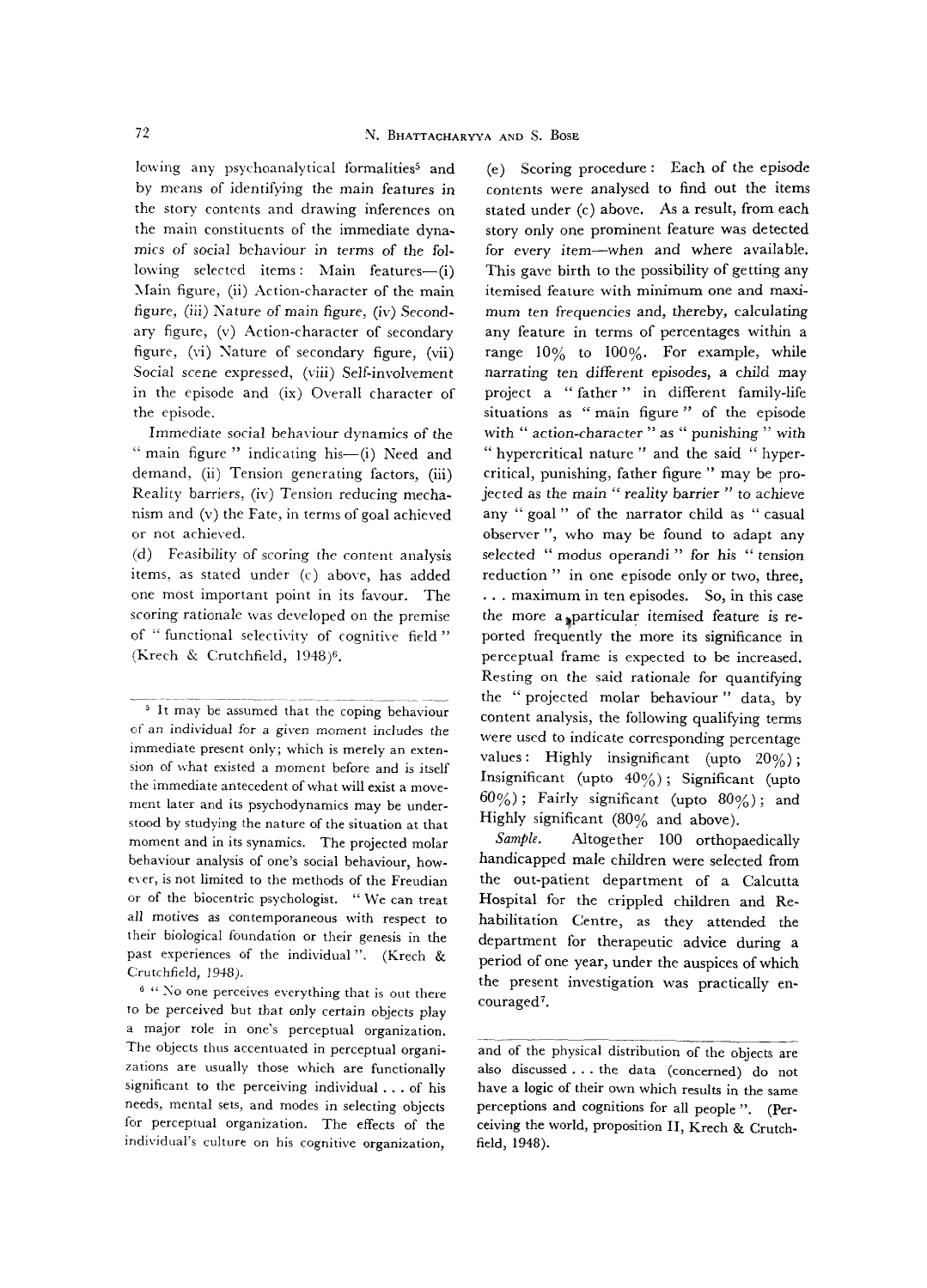Besides the "projected molar behaviour" data, information about each child were also collected in order to provide an idea of relevant general background along with his social behaviour peculiarities, and Intelligence and Social maturity gradings.

Data processing. Though data were collected to describe each of these children individually, for clientele purpose, for the present paper the main " modes " (Linton, 1945) were picked up to depict those characteristics of the population, which remained present on or above  $60\%$  level, who were usually and logically found living in more or less same physical and societal environment. The said " modes " (Erikson, 1950; Inkels & Levinson, 1954) of a group may be utilised also to 'study the efficacy of a planned programme of " social learning " (Murphy, 1954) to change behavioural peculiarities, by bringing a change in the pool of unshared information kept in the cognitive field of the individuals concerneds.

## INTERPRETATION OF RESULTS

The data collected for each of these 100 physically handicapped children were processed first to describe an individual case, in the manner given below:

Case No. Ph/1 I. C.G., 6 years, 6th and last child,

8 The authors had an idea to compare the data with other criterion group and also to appraise changes sequence following the children's regular participation in different activity-centered therapy programme, as a day scholar, in the school of Rehabilitation run by the institution.

Hindu, male, no formal school training, had no history of eventful birth. Had a history of concussion at the age of two years. followed by high traumatic fever, and a gradual disability for wasting of left side. Lives in a family of nine members depending upon low income of father. Parents described him as a restless daredevil type, and disinterested in school programme. Adapted Stanford Binet score indicated him within the "average" grade and adapted Vineland Social Maturity Scale appraised him as " slight below" the expected agenorm of social maturity.

- II. Placing himself as a casual observer, the child depicted successfully his projections in most of the stories, with relevance. Content analysis of the projected molar behaviour data revealed the presence of the following, significantly, in the child's cognitive frame of reference, as unshared information:
	- (a) A critical mother/parents figure interacting with a misunderstood child, a victim of punishment,  $(70\%)$  with "free expression of self (autonomy) and leadership in peer life" needs with reference to leadership in peer life and adventure  $(60\%)$ .
	- (b) The projected modus operandi for goal achievement revealed the child's inclination in overcoming the reality barriers (concerning critical attitude of the family members vis-a-vis the child's personal limitations in 80% level) by deception begging sympathy (attention-getting mechanism in  $70\%$  level).
- III. The unshared information, as revealed in the projected data, revealed the dominant need and

<sup>7</sup> The Director of Rehabilitation provided all the facilities to conduct the present investigation. The authorities concerned were interested to get a workable device for understanding the causes of social behaviour problems of the handicapped children to cope with family and community life, which seem to affect the progress of rehabilitational therapy programme prescribed for the respective children.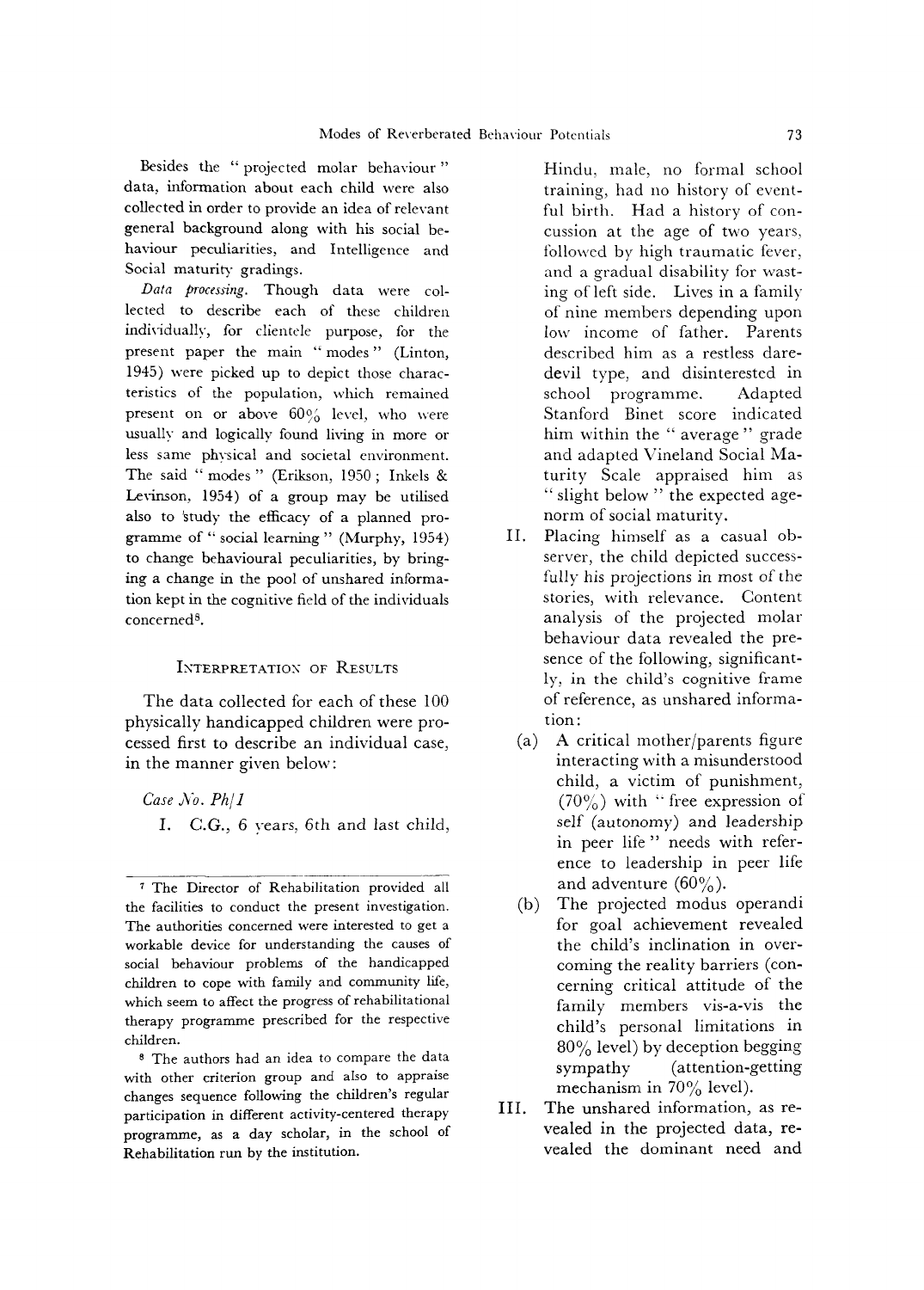| 61                                |
|-----------------------------------|
| 29                                |
| 10                                |
|                                   |
|                                   |
|                                   |
|                                   |
|                                   |
| Father's income<br>25<br>60<br>15 |

TABLE 1 Background information of the children

preferred modus operandi for achieving goal by overcoming the reality barriers in the family environment of the child.

The child's reported problematic social behaviour is a defensive expression. The parents be counselled accordingly to understand the dominant need of the child; he is not naughty and unruly by nature. In the context of overcoming the family's limitations to pay adequate attention to the child's healthy socialization the parents may approach to the authorities of the Rehabilitation Centre for admission to live "institutionalised life" for a prescribed period.

Following the above treatment in interpreting data for respective cases, the data pool was processed further to identify the modal peculiarities of the background information of the population and with the unshared information, as projected in the 1000 episodes by the hundred cases concerned.

Background information. The experimental group consisted of 100 physically handicapped children belonged to age range 6-10 years and middle class Bengalee families living in and around Calcutta. They attended the out-patient department

of a Calcutta Hospital and Rehabilitation Centre in different dates of a calender year for treatment. Their birth orders and family structure vis-a-vis father's income (Table 1) revealed the imperative picture of stresses and strains, of typical middle economic class Bengalee families for financial limitations of parents, to rear up children requiring special educational facilities for their handicapped conditions. Through the data (Table 1) it became evident that there was some " borderline " and " below age-norm " in social maturity in the group, but the children who received low score in Vineland scale became so appraised due to their obvious physical limitation under sequale of a disease, acquired after birth, causing problems in uninterfered locomotion, communication, and self-care, as deservable in the age group concerned. The parents could not manage to sent their respective child in school in 15 cases. In five cases the school authorities regretted their inabilities to provide special care and attention and in ten cases there was negligence on the part of the guardians in attaching importance on the child's school life simultaneously with treatment.

Social behaviour peculiarities. The parents of these children, during clinical interview, reported the behavioural peculiarities which often appeared to them and others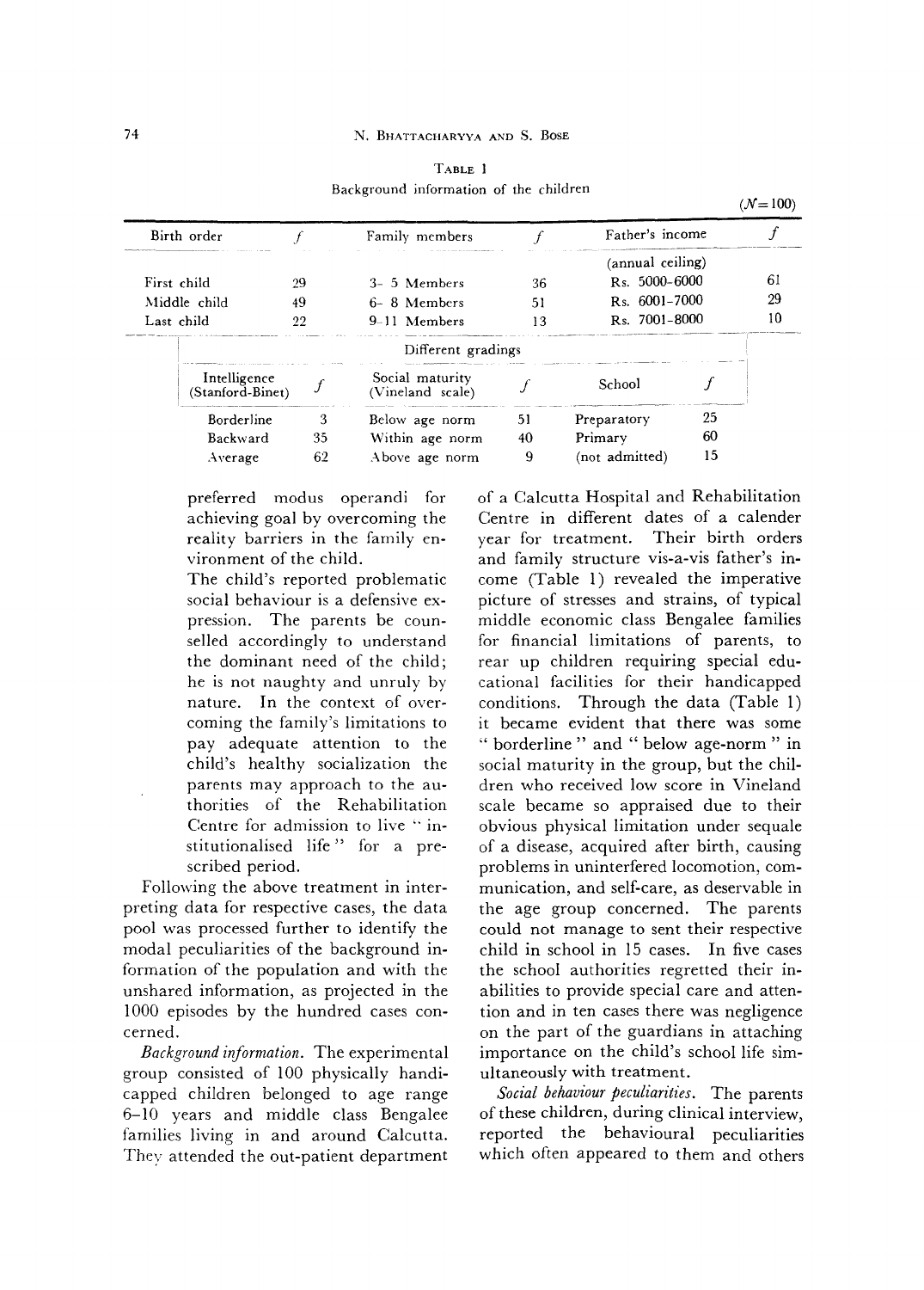| ٧<br>. . |  |
|----------|--|
|----------|--|

Groupings on the basis of social behaviour peculiarities (as observed by parents)

| Group<br>number | Three adjectives selected to<br>indicate typical behaviour<br>pattern of a child | Total No. of<br>cases for a<br>group |
|-----------------|----------------------------------------------------------------------------------|--------------------------------------|
|                 | Shaky, shy and timid                                                             | 40-Children                          |
| Н               | Lazy, indifferent and passive                                                    | 25-Children                          |
| ш               | +Whimsical, obstinate and hostile                                                | 20-Children                          |
| IV              | Intelligent, introvert, snoopy                                                   | 10-Children                          |
|                 | Restless, quarrelisome, aggressive                                               | 5-Children                           |

† Molar behaviour data of one such child was found not analysable.

| u v<br>L. |  |
|-----------|--|
|-----------|--|

Modes of social scenes in the projected episodes

| Social scene in<br>projected episodes                                                                           |     | Social scene in<br>projected episodes |    |
|-----------------------------------------------------------------------------------------------------------------|-----|---------------------------------------|----|
| Incidents that took place at the                                                                                |     | Family emergency                      | 20 |
| time food-taking in a family in                                                                                 |     | Bathing scene                         | 20 |
| different hours.                                                                                                | 215 | Ovation                               | 19 |
| Different types of competitive ac-<br>tivities with siblings, peers, and                                        |     | Household activity                    | 15 |
| juniors.                                                                                                        | 186 | Shopping                              | 14 |
| Punishment given by elders                                                                                      | 170 | Mischief making                       | 13 |
| Hours of relaxation (Pastime, lei-                                                                              |     | Festival                              | 13 |
| sure, etc.) in drawing room of                                                                                  |     | <b>Waiting</b>                        | 12 |
| the seniors, mainly.                                                                                            | 115 | Quarreling                            | 10 |
| Disputes between parents center-<br>ing round a child.                                                          | 81  | Adventures                            | 8  |
| Bedroom scene (lone life, waiting                                                                               |     | Studyroom scene                       | 3  |
| for mother, long confinement).                                                                                  | 57  | $+$ (mere object naming)              |    |
| Nursing                                                                                                         | 29  |                                       |    |
| the contract of the contract of the contract of the contract of the contract of the contract of the contract of |     |                                       |    |

† not considered for content analysis.

in the family as unhealthy for future social life and undesirable for effective psychosocial adjustment in family life. The peculiarities were seriously studied and made reportable in terms of three combined adjectives, with the approval of the parents concerned, to express a typical pattern of social behaviour of a particular child. In terms of the said typical pattern the population of children was divided into five different groups (Table 2).

Projected molar behaviour data (content analysis). The source for the availability of unshared information, unearthing the covert frames of reference of these children, was the projected episode-contents depicting different family life incidents—-which could be interpreted in terms of molar behaviour analysis, described under procedure. Accordingly, 1000 projected episodes were collected from 100 children with acquired orthopaedic conditions. The modal peculiarities of these projected social scenes (Table 3) would speak of the vast interactional psycho-social field from which they retained impressions for developing the pool of unshared information, as motivators of their respective social behaviours in family life.

As described by the parents, the experimental group of 100 children were divided into five groups in terms of their social behaviour peculiarities in family life (Table 2), mainly. The experimental

 $(N=1000)$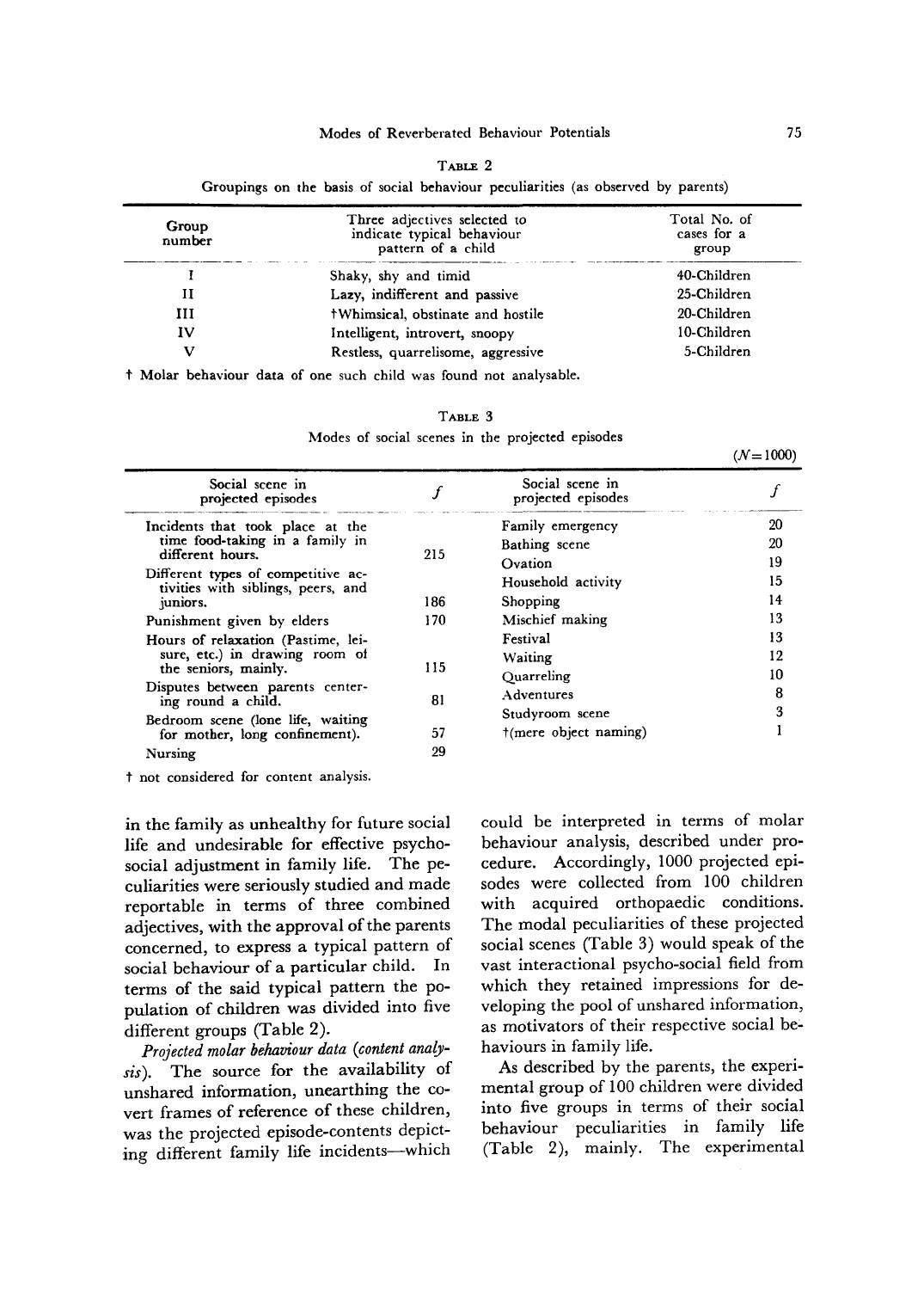#### TABLE 4

|                                                    | Modes of reverberated behaviour potentials for five behaviour groups |
|----------------------------------------------------|----------------------------------------------------------------------|
| (consolidated from 99 cases, synopsis exemplified) |                                                                      |

| Group and<br>number of<br>children | Hero and his<br>circumstances                                                                                                                   | Unfulfilled needs<br>of the hero                                                                                          | Perceived barriers &<br>goal achievement<br>procedures                                                                                             |
|------------------------------------|-------------------------------------------------------------------------------------------------------------------------------------------------|---------------------------------------------------------------------------------------------------------------------------|----------------------------------------------------------------------------------------------------------------------------------------------------|
| Gr. I<br>$\mathcal{N}=40$          | Daily routine activities of<br>a child under the care<br>of a dominant and over-<br>protective mother.                                          | Mother's love and affec-<br>tionate handling; and<br>sympathetic behaviour<br>of other family mem-<br>bers.               | Undue vigilance and un-<br>derestimation<br>of<br>all<br>family members against<br>which the child adjusts<br>by way of rationaliza-<br>tion.      |
| Gr. II<br>$\mathcal{N}=25$         | Certain obvious conse-<br>quences of a helpless<br>child in the midst of<br>avoidance and indiffer-<br>ence of siblings, peers,<br>and visitors | Self-approbation, congen-<br>ial sibling relations and<br>recognition of role status<br>in family life and as-<br>sembly. | A generalised avoidance<br>reaction of everybody,<br>except parents, against<br>which the child copes<br>by withdrawal and au-<br>tistic thinking. |
| Gr. III<br>$N=19$                  | A misunderstood child, a<br>victim of punishment, in<br>the midst of family<br>group.                                                           | Free expression of self<br>(autonomy), and leader-<br>ship in peer life; and<br>adventure.                                | Personal limitations and<br>misfortunes against<br>which the child copes<br>by tactful solution (de-<br>ception and begging<br>sympathy of elders) |
| Gr. IV<br>$N=10$                   | An apprehensive child is<br>winning others' heart by<br>personal qualities.                                                                     | Social competency in all<br>aspects of family life, as<br>expected by parents.                                            | His social life liabilities is<br>counteracted by obses-<br>sive apprehension and<br>by day dreaming.                                              |
| Gr. V<br>$N=5$                     | A powerful child is pro-<br>tecting siblings<br>and<br>friends from dangers<br>and punishments.                                                 | Physical strength<br>and<br>vigours like his friends<br>and brothers.                                                     | His recognition as a scape-<br>goat and his wrong<br>family image is defended<br>by becoming furious $\&$<br>aggressive.                           |

Note. It is assumed that each respondent child as a "casual observer" projected him as the hero ". Modes represent those items which were present in child's response-pool at least 60% level, firstly, and then in the total number of children of a particular behaviour group.

group described almost all possible interactional fields of their daily family life through 1000 projected social episodes (Table 3). After the main premise of present investigation logistic, it remains implied that in a social situation a child behaves expressing his individuality being guided by his own way of thinking to cope with that he had learnt, in the context of his own limitation (personal and environmental), out of similar or almost alike interactions of daily life. It remain implied also that these learnings of the past constitute the properties of his immediate psychological field that operates, when " reverberated " (Cohen, 1970), remaining mostly as unidentified and unshared information. The dynamics as explored through content analysis of projected molar behaviour data revealed five concomitant modes of unshared information or " reverberated behaviour potentials", as described below (Table 4).

On the basis of the modes of reverberated behaviour potentials (Table 4) an attempt could be made to counsel parents to provide the child concerned facilities for participation in group activities under expert's supervision in the Rehabilitation Centre or alike institution. Their attentions could be drawn in regard to their active effort to improve family environment so that the child concerned can get adequate opportunities to fulfil needs and be able to share more of his unshared information to somebody in the family or